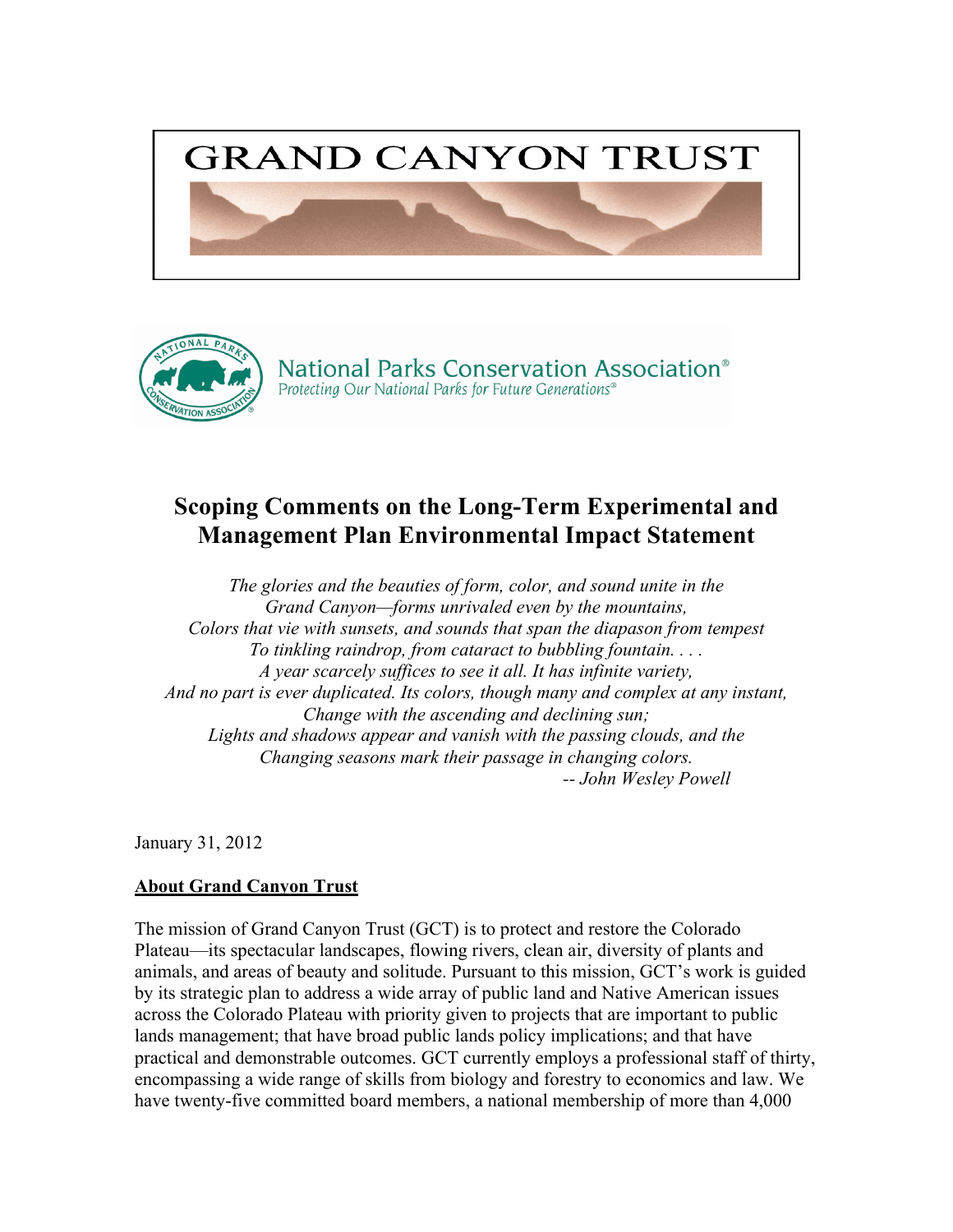people, and an active seasonal volunteer network of 450+ people who assist with our local fieldwork. GCT is based in Flagstaff, Arizona with satellite offices in Moab, Utah, Durango and Denver, Colorado, and a lobbyist in Washington, D.C.

# **About National Parks Conservation Association**

The mission of National Parks Conservation Association (NPCA) is to "protect and enhance America's National Park System for present and future generations." Founded in 1919, NPCA has become the leading private voice for the parks. It is a national non-profit with a headquarters in Washington, DC, and 23 regional and field offices. NPCA represents 600,000 members and supporters who care deeply about America's shared natural and cultural heritage preserved by the National Park System.

# **Purpose and Need of the Long-Term Experimental and Management Plan (LTEMP) EIS**

These scoping comments are made in response to Federal Register Notice #76 FR 64104, published October 17, 2011. The stated Purpose and Need for the LTEMP, the proposed Action, is to:

*fully evaluate dam operations and identify management actions and experimental options that will provide a framework for adaptively managing Glen Canyon Dam over the next 15 to 20 years consistent with the GCPA and other provisions of applicable Federal law. The proposed action will help determine specific alternatives that could be implemented to meet the GCPA's requirements and to minimize—consistent with law—adverse impacts on the downstream natural, recreational, and cultural resources in the two park units, including resources of importance to American Indian Tribes.* 

*The need for the proposed action stems from the need to utilize scientific information developed over the past 15 years to better inform Departmental decisions on dam operations and other management and experimental actions so that the Secretary may continue to meet statutory responsibilities for protecting downstream resources for future generations, conserving ESA listed species, and protecting Native American interests, while meeting water delivery obligations and for the generation of hydroelectric power. (Federal Register, Volume 76, Number 129, July 6, 2011)*

The reference to hydropower at the end of the Need Statement should be dropped. Water storage and water delivery obligations are the primary purposes of Glen Canyon Dam, whereas hydropower is a benefit incident to these purposes. The Grand Canyon Protection Act in 1992 prioritizes improving and protecting Grand Canyon resources above hydropower revenue.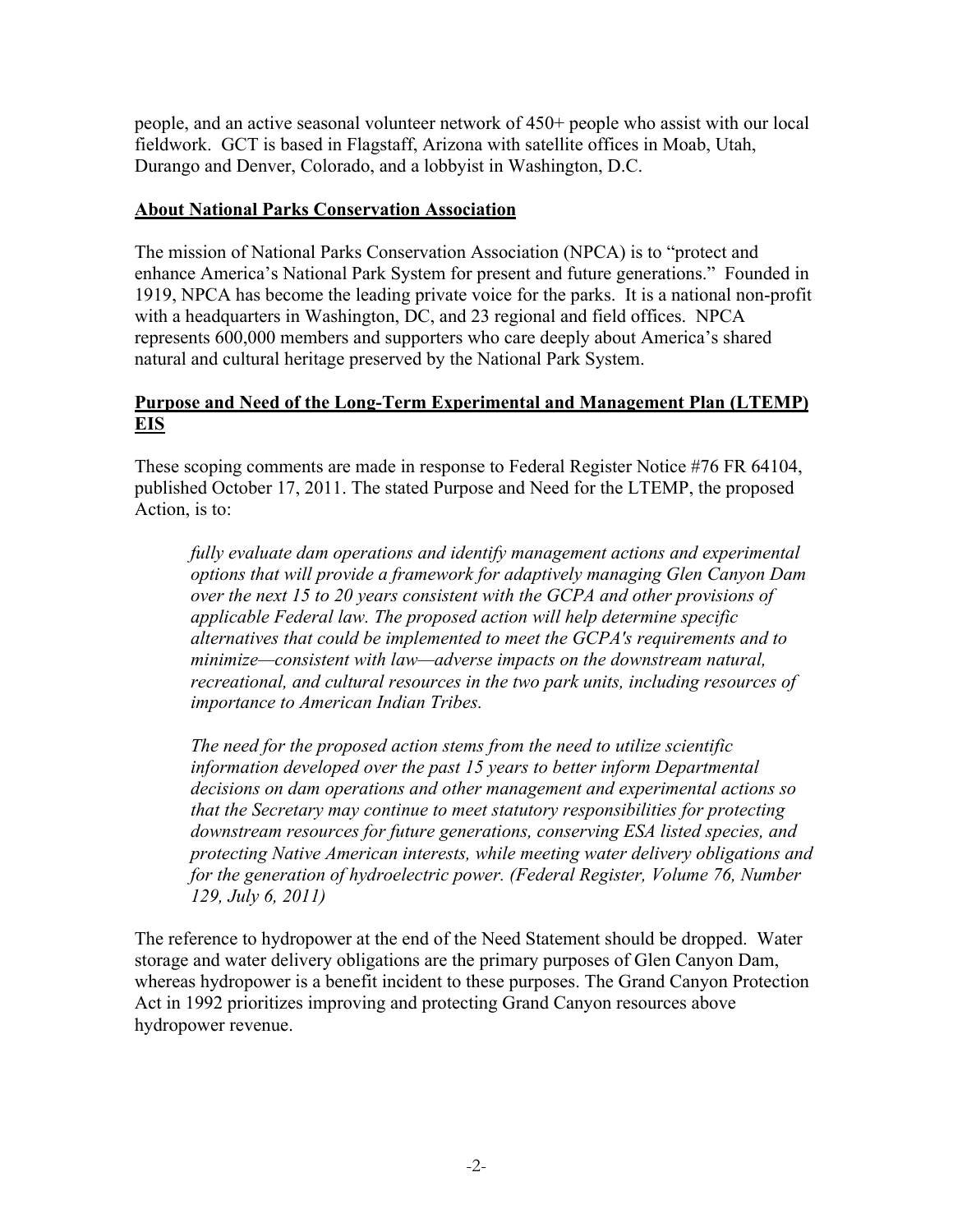# **Grand Canyon Protection Act Rules**

Several federal laws have been passed to protect Grand Canyon, but prominent among them is the Grand Canyon Protection Act (GCPA), signed into law on October 30, 1992. The GCPA states:

*The Secretary shall operate Glen Canyon Dam in accordance with the additional criteria and operating plans specified in section 1804 and exercise other authorities under existing law in such a manner as to protect, mitigate adverse impacts to, and improve the values for which Grand Canyon National Park and Glen Canyon National Recreation Area were established, including, but not limited to natural and cultural resources and visitor use.*

The intent of the GCPA is unambiguous: to operate the dam in a manner that protects park resources, notwithstanding impacts to hydropower generation. Senator John McCain, cosponsor of the bill stated:

*The erratic release of water from the dam to meet peak electric power demands has destroyed Colorado River beaches, and harmed other natural, cultural, and recreational resources. Somewhere along the line, we forgot our obligation to the canyon and to the future generations for whom we hold it in trust.*

The destructive "erratic releases" Senator McCain refers to are the ceaselessly fluctuating flows from Glen Canyon Dam that generate cheap peaking power but, in the bargain, unravel the health of Grand Canyon. Fluctuating flows erode sediment faster than steady flows, diminishing beaches, harming native fish habitat, eroding centuries-old cultural sites, and jeopardizing the existence of the 4-million-year-old humpback chub, an endangered fish found only in the Colorado River.

# **New Flows Needed from Glen Canyon Dam**

Before Glen Canyon Dam's existence, Grand Canyon was characterized by huge sweeping beaches built up with raging snowmelt floods in the spring. The wind picked up the beach sediment and carried it inland, burying a multitude of archaeological sites. Water temperature varied from freezing in the winter to a balmy 85 degrees in the summer. Eight native fish, supremely adapted to these harsh conditions, thrived in the mainstem and tributaries. River runners during the twentieth century began taking advantage of these huge beaches for camping.

Glen Canyon Dam blocked the Colorado River in 1963 and initiated a cascade of ecosystem changes. The dam traps about 85 percent of the annual sediment supply for Grand Canyon — the other 15 percent coming from tributaries within the canyon. In addition, water releases from the dam were altered to generate the maximum amount of peaking hydropower. The loss of sediment supply and the greatly increased rate of erosion from flows designed to maximize hydropower set in motion the continual loss of sediment from Grand Canyon. Research on annual sediment balance has shown only one year when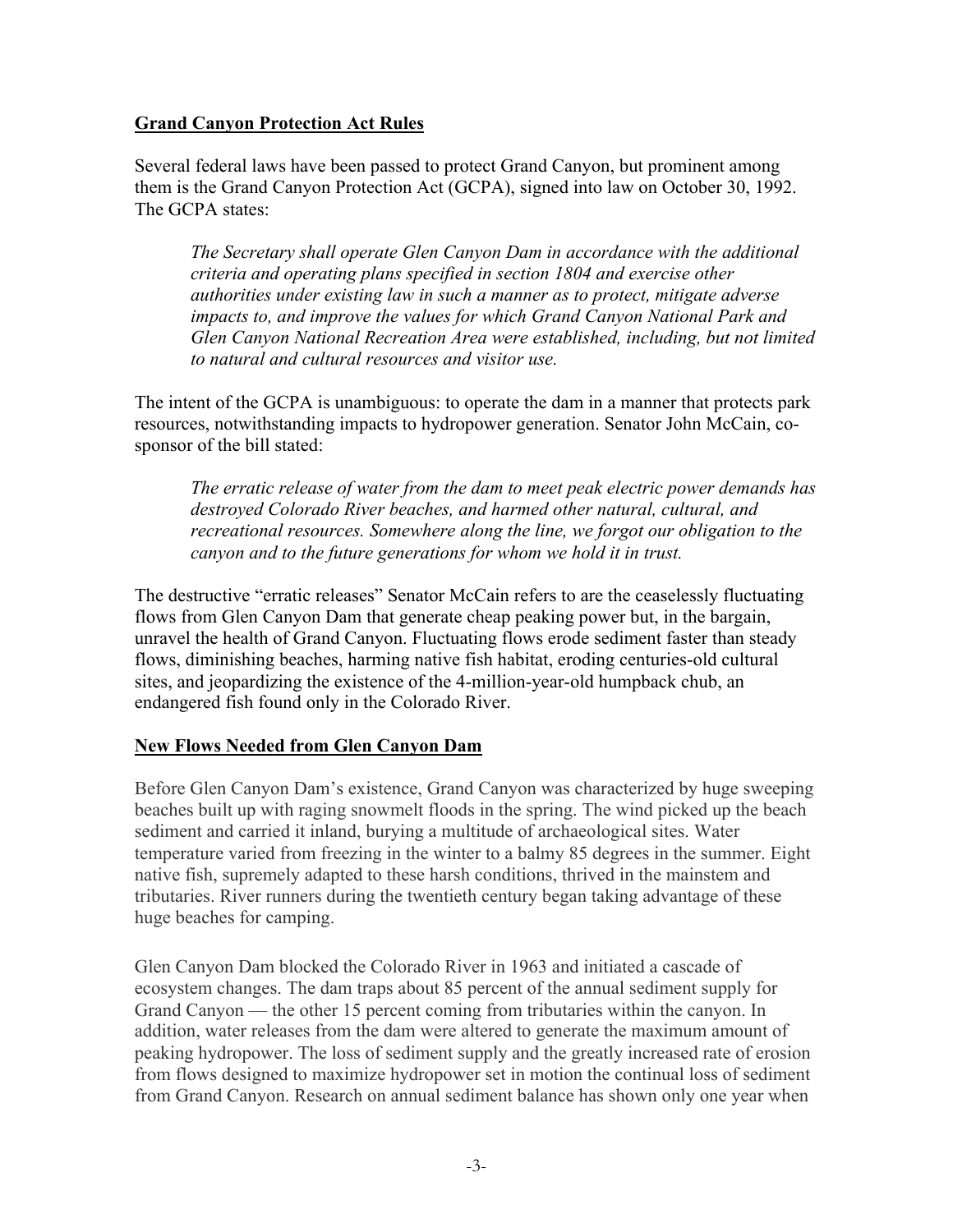Grand Canyon has not lost sediment, and this one positive year resulted from a unique sequence of late season flood events.

The loss of sediment from Grand Canyon has resulted in fewer and smaller beaches. It has also eliminated significant critical habitat for native fish. Sediment deposits create complex shorelines and underwater features that are used by native fish for spawning and rearing. Four of the eight species of native fish that once plied the waters of Grand Canyon have already been lost. A fifth species, the endangered humpback chub, is vulnerable to being lost from Grand Canyon because virtually all spawning and rearing habitat has disappeared from the mainstem.

The continual loss of sediment from Grand Canyon has also resulted in archaeological sites being exposed to erosion and impacts from visitors. Historically, these sites were protected with a regularly renewed layer of sediment derived from the beaches and transported by the wind. Without the influx of new sediment, we constantly lose these irreplaceable features of our cultural heritage.

The way in which water is released from Glen Canyon Dam has profound effects on the river corridor, the species living there, and the abundant cultural sites. Simply stated, water can be released as either steady flows or fluctuating flows. Neither flow regime impacts water supplies or water deliveries by the Colorado River; however, over the last 15 years, science has shown that fluctuating flows damage all the key resources in Grand Canyon– the beaches, the backwater habitats for native fish spawning and rearing, the native shoreline plants and animals, and cultural and archaeological sites. At the same time, scientists have concluded that steady flows are very likely to be optimal for all sedimentrelated resources. A recent report from Grand Canyon Monitoring and Research Center concluded that fluctuating flows following the last high-flow experiment quickly eviscerated the benefits created by the high flow.

Two types of flows are needed: 1) regular high flows under sediment-enriched conditions to deposit sediment from tributaries and to scour sediment from the bottom of the river to rebuild beaches and near shore habitat for native fish, and 2) seasonally-adjusted steady flows, based on the natural rhythms of the pre-dam river, which would preserve beaches, protect native fish habitat, and stabilize centuries-old cultural sites.

# **General Issues**

Park resources continue to decline under current dam operations and a change is needed now. It is critical that the LTEMP alternatives consist of alternative dam operating criteria (in concert with other management actions) designed to meet the requirements of the Grand Canyon Protection Act.

In addition to the GCPA, alternatives must be consistent with the many laws and policies that govern water releases, park resources and values, and hydropower production. Because of the trade-offs inherent in managing these resources, Congress has established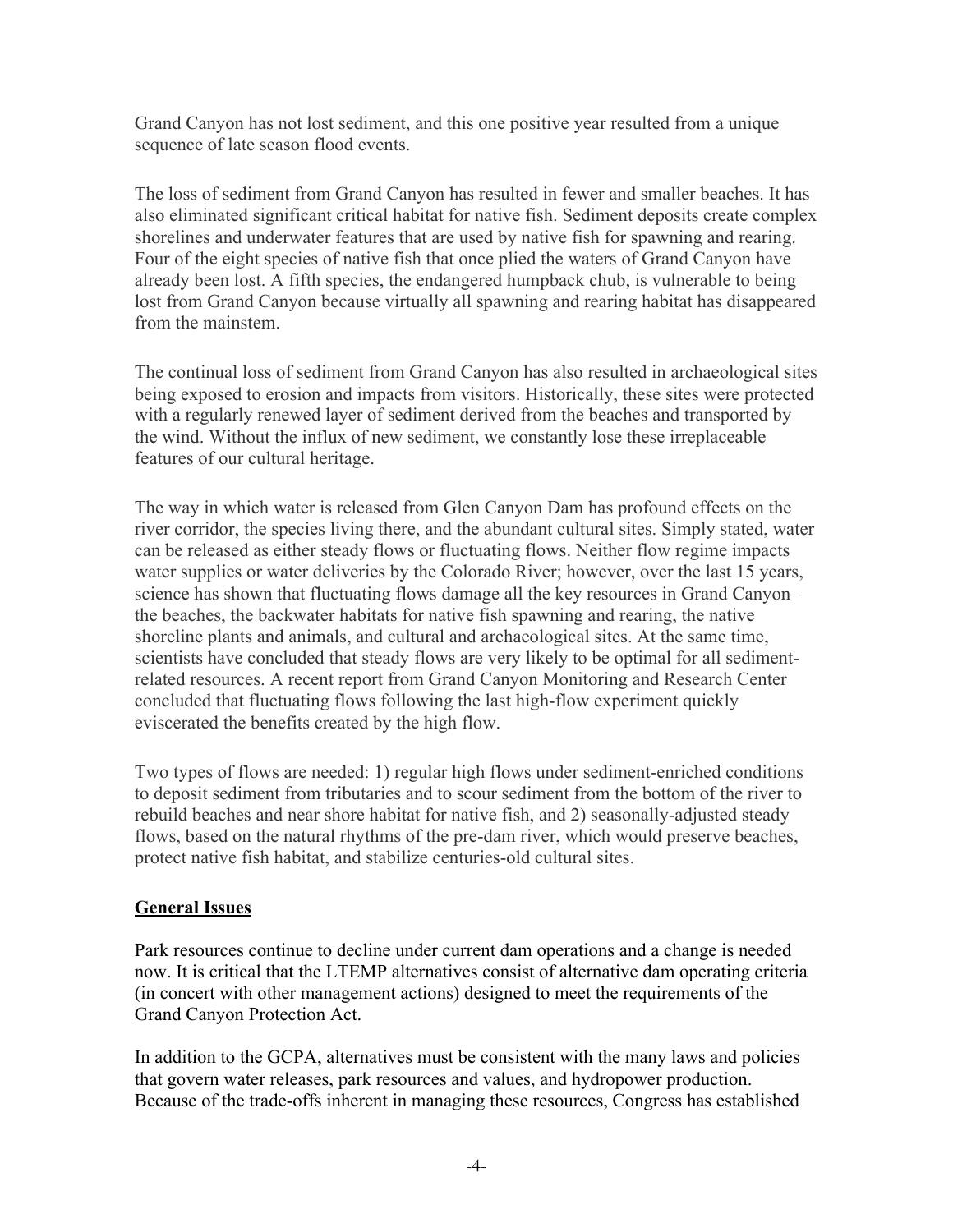priorities by enacting the GCPA. The GCPA makes it clear that dam operations must be guided first by meeting the legal requirements for water delivery to the lower basin, and then by the need for protecting park resources and values. All other considerations, including hydropower production, are a lower priority.

The Colorado River Ecosystem (CRE) has been drastically altered by the presence and operation of Glen Canyon Dam and other changes, and achieving the resource objectives for the CRE will require bold action. Thankfully, there is a tremendous pool of scientific information from the CRE and other river systems that is available for developing and testing alternative dam operations and other management actions to meet the requirements of the GCPA.

## The EIS should clearly identify the "park resources and values" downstream of Glen Canyon Dam that will be affected by the alternatives—including cultural resources.

The National Park Service is required to manage for park resources and values. The Grand Canyon Protection Act requires the Secretary of Interior to operate Glen Canyon Dam to "protect, mitigate adverse impacts to, and improve" park resources and values. To meet the intent of the LTEMP, and provide the information needed for the Secretary of Interior to select the most appropriate alternative, park resources and values need to be clearly defined and the impacts of the different alternatives need to be assessed against park resources and values.

Park resources and values arise from the National Park Service (NPS) Organic Act of 1916 and subsequent statutes (e.g., General Authorities Act of 1970, "Redwoods Act" of 1978). Park resources and values are defined in the 2006 Management Policies and Director's Order #55. The 2006 Management Policies states:

*The "park resources and values" that are subject to the no-impairment standard include: the park's scenery, natural and historic objects, and wildlife, and the processes and conditions that sustain them, including, to the extent present in the park: the ecological, biological, and physical processes that created the park and continue to act upon it; scenic features; natural visibility, both in daytime and at night; natural landscapes; natural soundscapes and smells; water and air resources; soils; geological resources; paleontological resources; archeological resources; cultural landscapes; ethnographic resources; historic and prehistoric sites, structures, and objects; museum collections; and native plants and animals; appropriate opportunities to experience enjoyment of the above resources, to the extent that can be done without impairing them; the park's role in contributing to the national dignity, the high public value and integrity, and the superlative environmental quality of the national park system, and the benefit and inspiration provided to the American people by the national park system; and any additional attributes encompassed by the specific values and purposes for which the park was established.*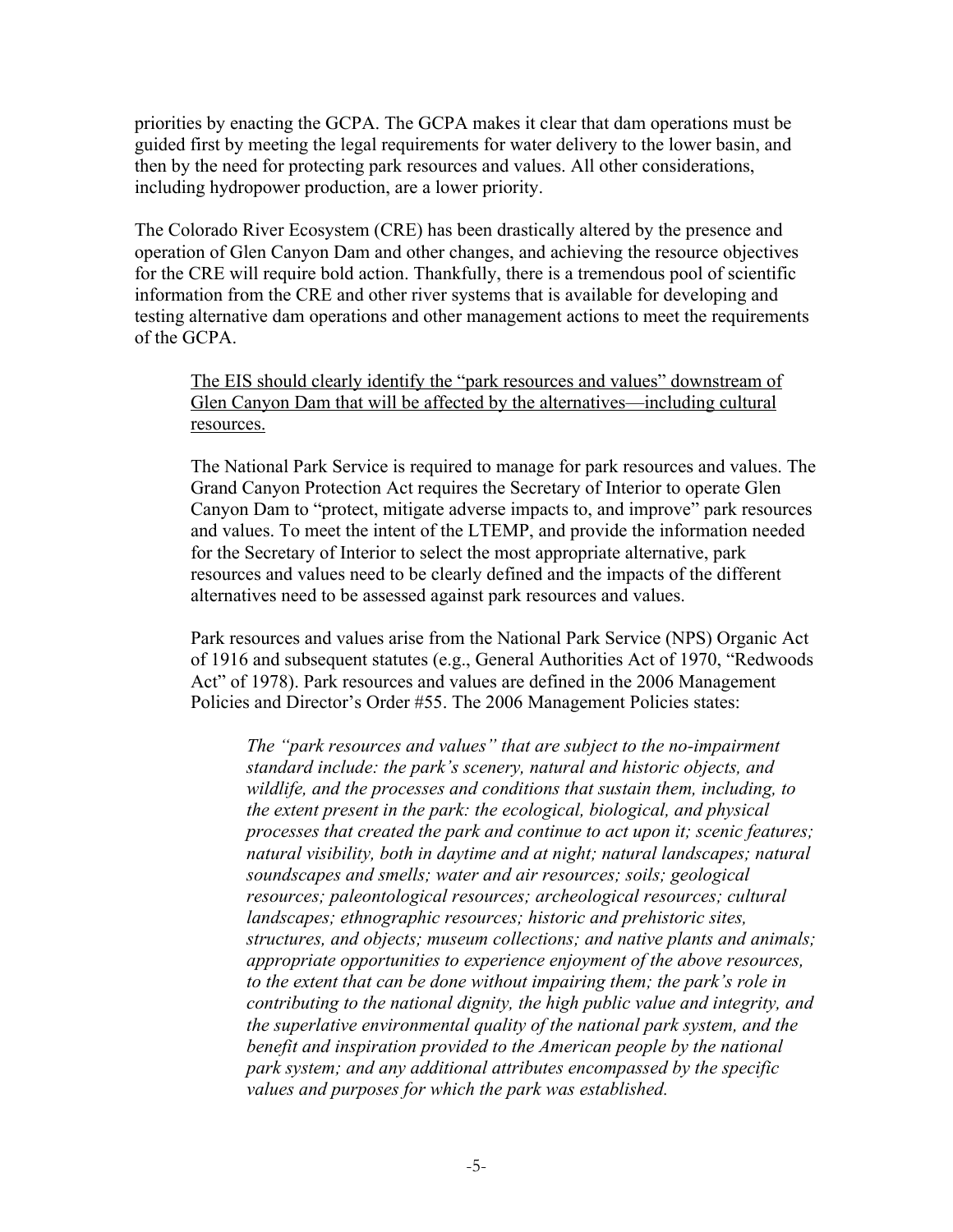Park resources and values identified in the Management Policies are used as the foundation for the various management plans for Grand Canyon National Park (e.g., General Management Plan, Resource Management Plan, Draft Wilderness Management Plan, Colorado River Management Plan), and Glen Canyon National Recreation Area (e.g., 2005 Glen Canyon five-year strategic plan). Using these documents, it is clear that park resources and values for both Grand Canyon National Park and Glen Canyon National Recreation Area that may be affected by the alternatives include:

- 1. The natural distribution and abundance of natural communities and species (e.g., terrace and sand beach riparian communities, spring communities, humpback chub and other native fish).
- 2. Natural biological processes (e.g., genetic structure and diversity; incidence of predation, competition, diseases, parasites).
- 3. Natural physical processes (e.g., hydrology, water quality, sediment storage), that act upon the natural communities and species.
- 4. *In situ* maintenance of archeological resources.
- 5. Appropriate opportunities to experience enjoyment of the above resources to the extent that can be done without impairing them.

## Alternatives should be targeted at conserving park resources and values.

The primary purpose of the EIS must be on developing and assessing alternatives to "protect, mitigate adverse impact to, and improve" park resources and values. It would not be appropriate to develop alternatives that might impair park resources and values.

Actions intended to favor resources that are not park resources and values may be included in an alternative only to the extent they are compatible with conserving park resources and values. For example, generating hydropower at Glen Canyon Dam is not a park value, and cannot be favored at the expense of park resources and values, or "balanced" with park resources and values. The relative priority for generating hydropower revenues is provided by the GCPA and its legislative history. Consistent with the legislation, the intent of the 1996 Record of Decision on operation of Glen Canyon Dam is to, "…permit recovery and long-term sustainability of downstream resources while limiting hydropower capability and flexibility only to the extent necessary to achieve recovery and long-term sustainability."

#### Alternatives should be consistent with an ecosystem management approach.

The 2006 Management Policies, NPS management plans, U.S. Fish and Wildlife Service (USFWS) policy, and the AMP Strategic Plan all mandate an ecosystem management approach to managing park resources and values. For example, the 2006 Management Policies state: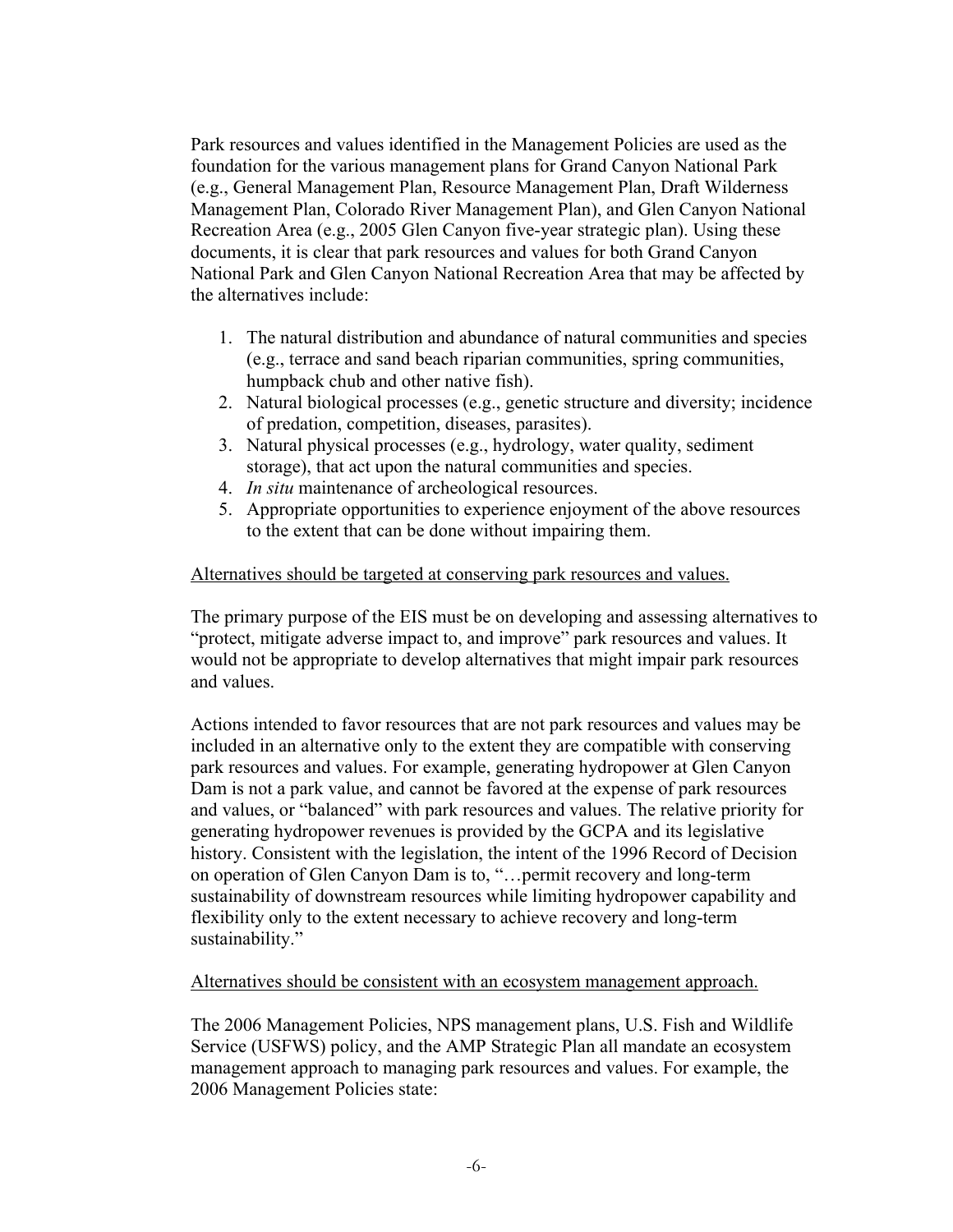*Natural resources will be managed to preserve fundamental physical and biological processes, as well as individual species, features, and plant and animal communities. The Service will not attempt to solely preserve individual species (except threatened or endangered species) or individual natural processes; rather, it will try to maintain all the components and processes of naturally evolving park ecosystems, including the natural abundance, diversity, and genetic and ecological integrity of the plant and animal species native to those ecosystems.*

It is the policy of the USFWS to

*develop and implement recovery plans for threatened and endangered species in a manner that restores, reconstructs, or rehabilitates the structure, distribution, connectivity and function upon which those listed species depend. In particular, these recovery plans shall be developed and implemented in a manner that conserves the biotic diversity (including the conservation of candidate species, other rare species that may not be listed, unique biotic communities, etc.) of the ecosystems upon which the listed species depend.*

In the AMP Strategic Plan, Principle #4 states: "An ecosystem management approach, in lieu of an issues, species, or resources approach, will guide our efforts." Similarly, Principle #6 of the AMP Strategic Plan states, "Dam operations and management actions will be tried that attempt to return ecosystem patterns [e.g., the abundance and distribution of species and communities] and processes [e.g., hydrology, sediment flux, water quality] to their range of natural variability."

An ecosystem management approach is also appropriate for protecting archaeological resources because the priority is to protect them *in situ*. The 2006 Management Policies state, "Archeological resources will be managed *in situ*, unless the removal of artifacts or physical disturbance is justified by research, consultation, preservation, protection, or interpretive requirements."

## Alternatives should to be consistent with the Clean Water Act.

The alternatives must comply with all relevant provisions of the Clean Water Act (CWA), and be consistent with the Supreme Court's holding in S.D. Warren Co. v. Maine Board of Environmental Protection, 126 S. Ct. 1843 (2006). In the Warren case, the Court held that hydroelectric dam operation does raise a potential for a "discharge" into navigable waters of the United States, and that "[any] federal license under § 401 of the Clean Water Act requires state certification that water protection laws will not be violated." Id. at 1846.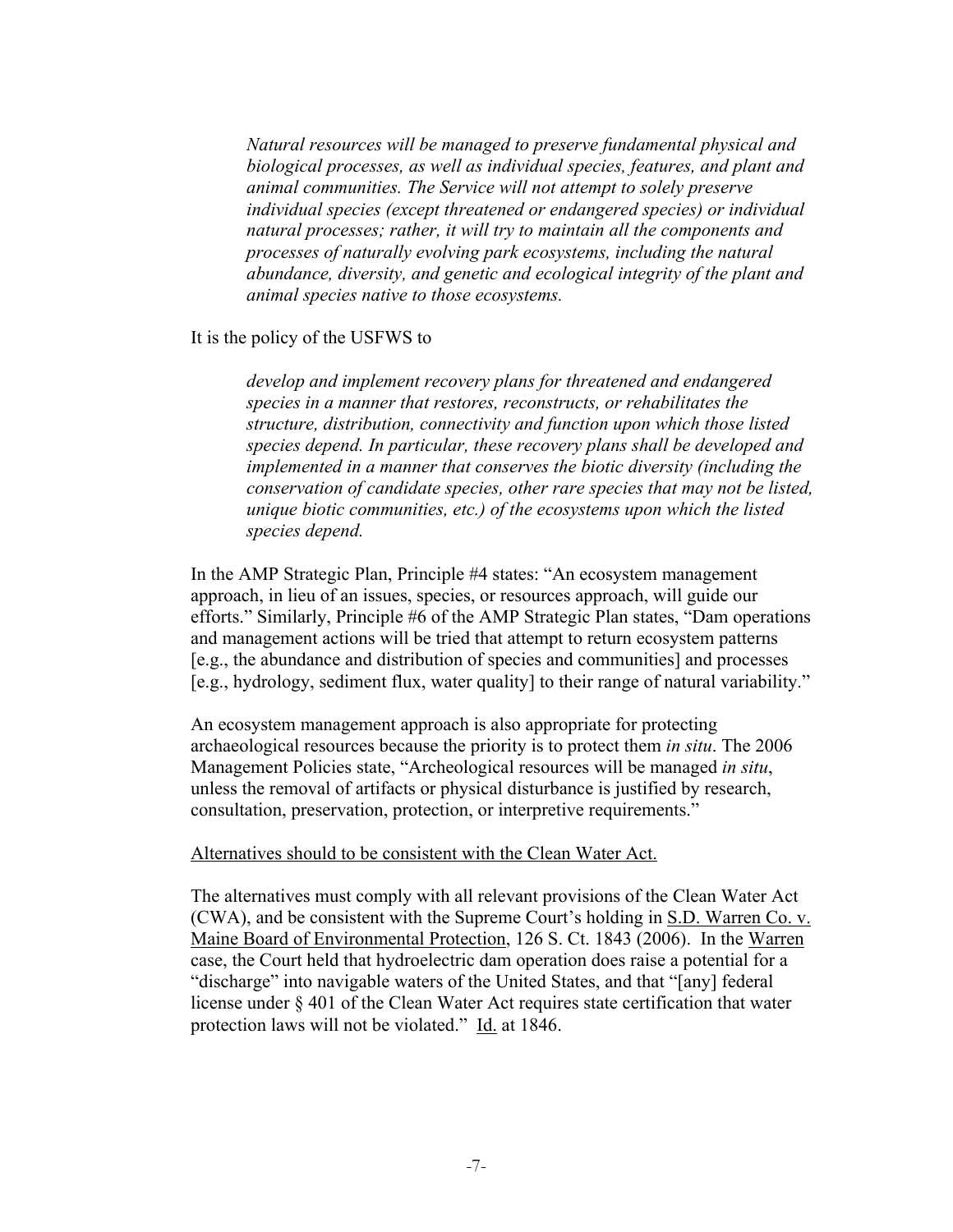Alternatives should represent the large-scale changes that are needed to protect park resources and values.

There have been major changes in the riparian and riverine ecosystems since the construction of Glen Canyon Dam, and there will need to be major changes in dam operations, in concert with other management activities, to restore park resources and values.

The alternatives must be bold to detect a response in the ecosystem for several reasons including: 1) data on the response of large, complex ecosystems is inherently "messy;" and 2) ecosystem processes typically need to surpass critical thresholds to elicit a change in ecosystem patterns.

## Alternatives should explicitly state the predicted outcomes for park resources and values and other resources.

Providing the predicted outcomes for each alternative allows comparison with NPS targets for ecosystem patterns and processes and facilitates the selection of the most appropriate alternative. In addition, the 2006 Management Policies and NPS management plans direct movement of ecosystem patterns and processes towards the generic target of "… the closest approximation of the natural condition when a truly natural system is no longer attainable."

It is also essential to provide the predicted outcome for other resources including non-native species (e.g., tamarisk (*Tamarix spp*.), rainbow trout (*Oncorhynchus mykiss*), brown trout (*Salmo trutta*), catfish (*Ictalurus punctatus*), New Zealand mudsnails (*Potamopyrgus antipodarum*), quagga mussels (*Dreissena bugensis*), etc.), hydropower (e.g., capacity, generation, and revenue), and non-use values. The inclusion of a thorough non-use values analysis is especially critical.

# Alternatives should consider alterations of the current annual and monthly release volumes.

Alternatives should utilize the inherent flexibility in the Colorado River Compact for designing water releases. The Compact does not require a particular annual release volume, but rather, it requires that the "…states of the upper division will not cause the flow of the river at Lee Ferry to be depleted below an aggregate of 75,000,000 acre-feet for any period of 10 consecutive years reckoned in continuing progressive series beginning with the  $1<sup>st</sup>$  day of October next succeeding the ratification of this compact." In addition, there are no legal requirements mandating particular monthly release patterns over a given year.

Monthly and annual release volumes could be designed to help manage sediment, near-shore habitat stability, temperature, spawning cues, etc. In addition, mimicking the natural variability in annual and monthly releases may be a useful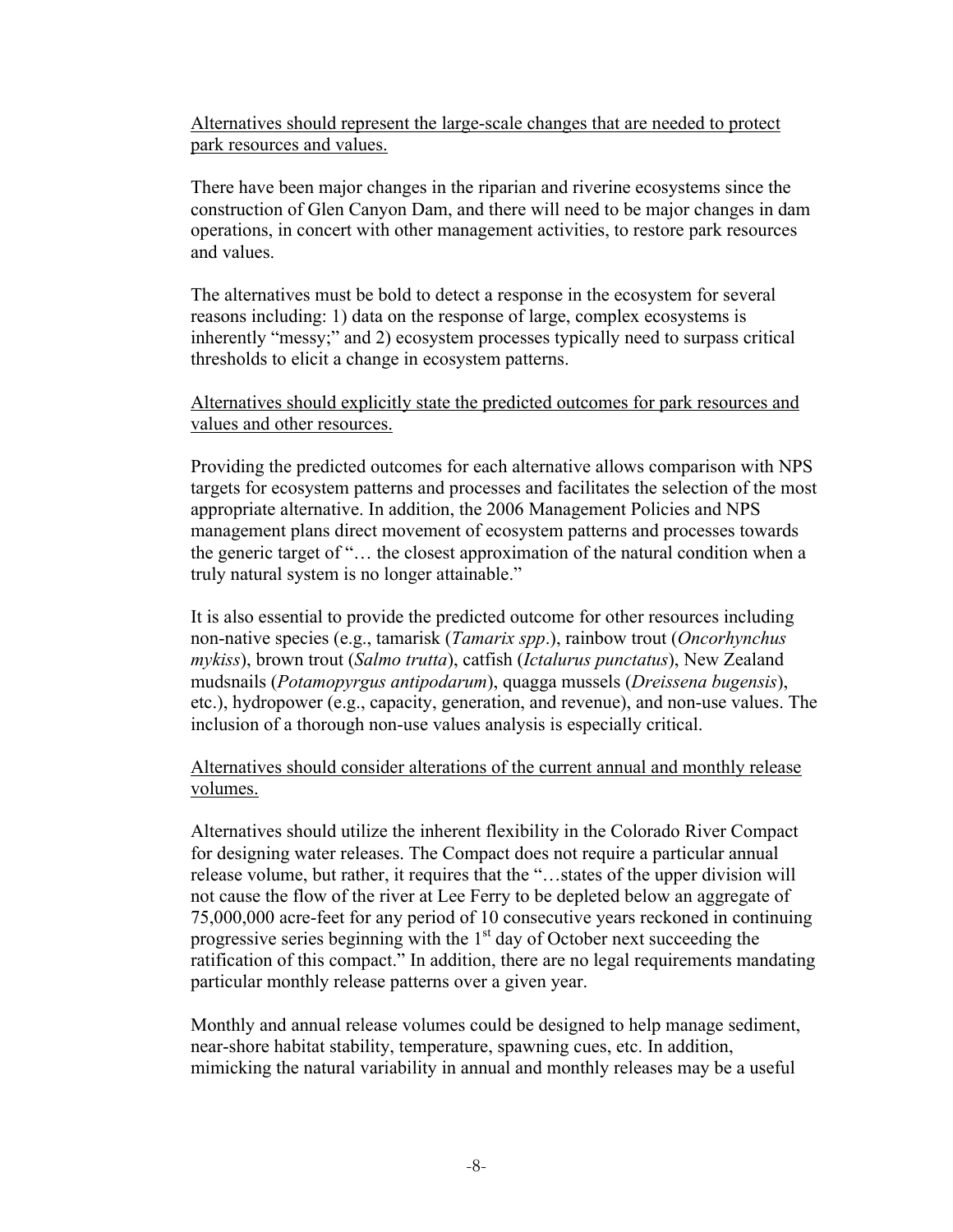tool in managing against non-native species that are adapted to the flow and temperature regime in the post-dam environment.

## Alternatives should consider implications of reduced inflows to Lake Powell.

Climate change is upon us and is having consequences. Alternatives should anticipate the predicted reduction in Lake Powell inflows. The reduced inflows are likely to have a significant impact not only on release volumes, but also on the water quality of the releases. Water quality parameters that could be affected include temperature, nutrients, heavy metals, salinity, and dissolved oxygen. Although water quality has not been a major concern in the past, these forthcoming changes could have profound impacts on both human and ecosystem health in the CRE.

## Protecting Cultural Resources

There should be developed a renewed commitment to incorporate values and traditional cultural knowledge from the eleven affiliated tribes of the Grand Canyon. These spiritual and cultural connections, concerns, and objectives must be integrated into the LTEMP and incorporated more substantially into the Glen Canyon Dam Adaptive Management Program.

More attention should be given to compliance issues that address protection of the fragile and non-renewable cultural resources and Traditional Cultural Properties along the river corridor in accordance with the National Historic Preservation Act of 1966 and related laws.

# **Specific Alternatives and Issues**

# Steady Flows Conserve Sediment and Warm Water

Most of the resources of concern in Grand Canyon are reliant upon sediment in one way or another. Sediment conservation should thus be a key component of all alternatives considered in the LTEMP EIS. The best flows for conserving sediment are steady flows. A USGS Fact Sheet (Publication #2009-3033) summed up the science position on steady flows in Grand Canyon this way:

 *For a given volume of water to be released from Glen Canyon Dam, the optimal dam operation for accumulating tributary-supplied sand is a constant, steady flow over the entire year.*

Steady flows also warm river water, especially near the shoreline. This is important as native fish need warmer temperatures to successfully reproduce. Two specific types of steady flows should be considered as alternatives in the EIS: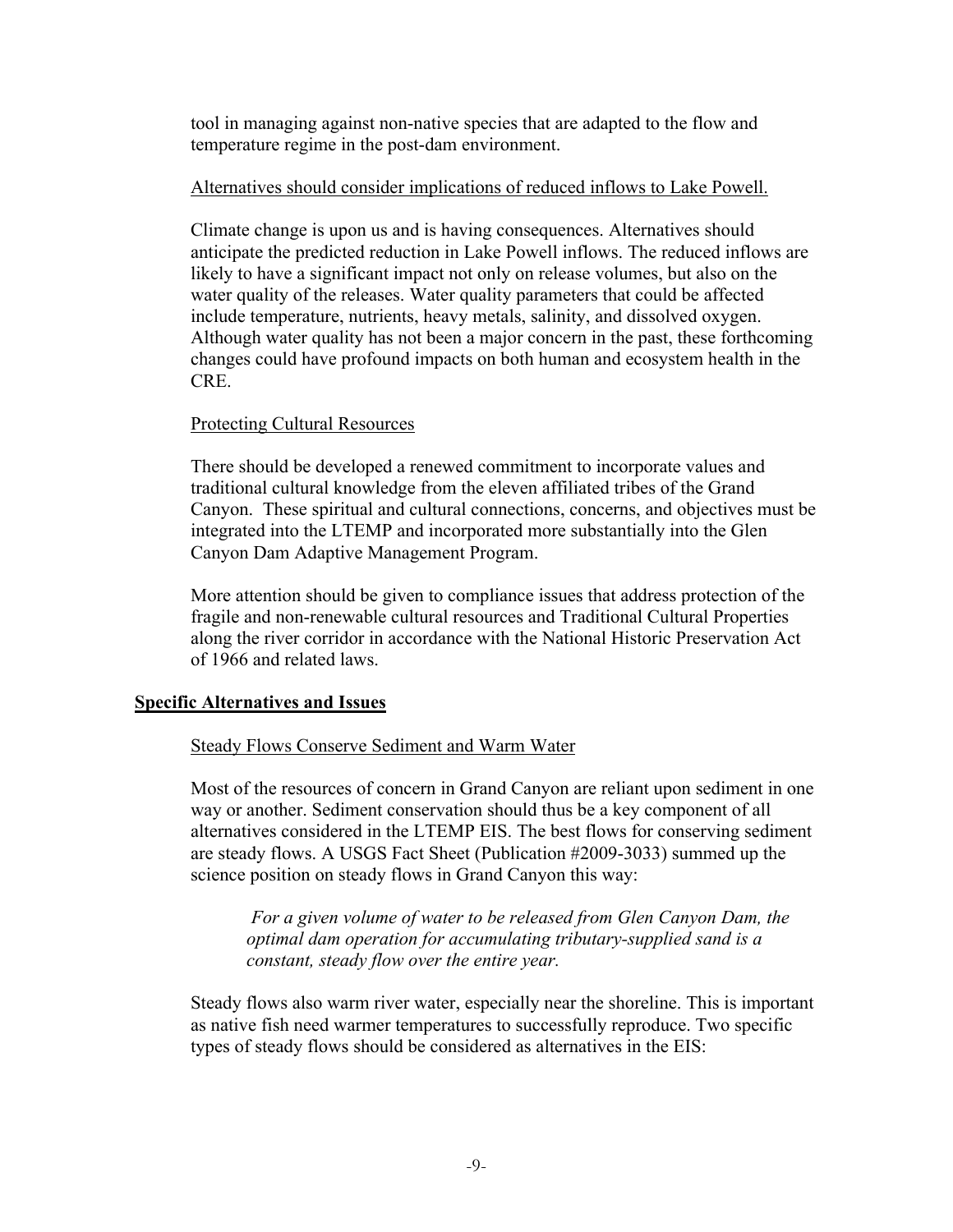- Seasonally-Adjusted Steady Flows. The steady flow regime that most closely resembles pre-dam flows is called Seasonally-Adjusted Steady Flows (SASF). SASF can take many forms, but its most basic outline contains high steady flows in the spring, perhaps accompanied by a High-Flow Event, followed by low steady flows in the summer and fall. In addition to conserving sediment, this flow regime can also significantly warm shoreline waters. Because of low summer steady flows, water temperatures can rise to a level that supports spawning and rearing of the endangered humpback chub. GCMRC should be asked to develop an SASF alternative, consistent with sediment conservation and improved native fish habitat.
- Year-Round Steady Flows. This is the "best case scenario" for conserving sediment presented in the article, "Is There Enough Sand? Evaluating the Fate of Grand Canyon Sandbars" (Wright and others, 2008). It is based on the conclusion that the "optimal intervening dam operation for rebuilding and maintaining sandbars is year-round steady flows, which would export the least amount of sand compared to other potential dam operations." (USGS Circular 1366, page 143)

As stated previously, neither steady flow regime will change water allocations among the states.

## Four-Year Experimental Blocks

Because of the uncertainties attending any new flow regime, one possible alternative would be a 12-year series of three four-year experimental blocks that test the pros and cons of both kinds of steady flows described above. The 12-year experiment might begin with four years of Seasonally-Adjusted Steady Flows, followed by four years of Modified Low Fluctuating Flows for comparison's sake, and finish with four years of Year-Round Steady Flows. At the end of the 12 years, all three flow regimes would be analyzed to see which produces the best results for the resources in Grand Canyon, consistent with the Grand Canyon Protection Act.

## High-Flow Events

High-Flow Events (HFEs) should be a part of all alternatives. High flows done on a regular basis when sufficient sediment is in the river system can help build beaches and improve other sediment-related resources.

The current limit of HFEs to 45,000 cfs should be changed. Sediment science suggests that flows of 60,000 cfs and more would be extremely beneficial for the sediment-based resources in Grand Canyon. Before Glen Canyon Dam was completed, the annual spring snowmelt floods ranged between 35,000 and 120,000 cfs. Beaches, native fish habitat, cultural sites, and other resources would benefit by regular HFEs that mirror these pre-dam floods.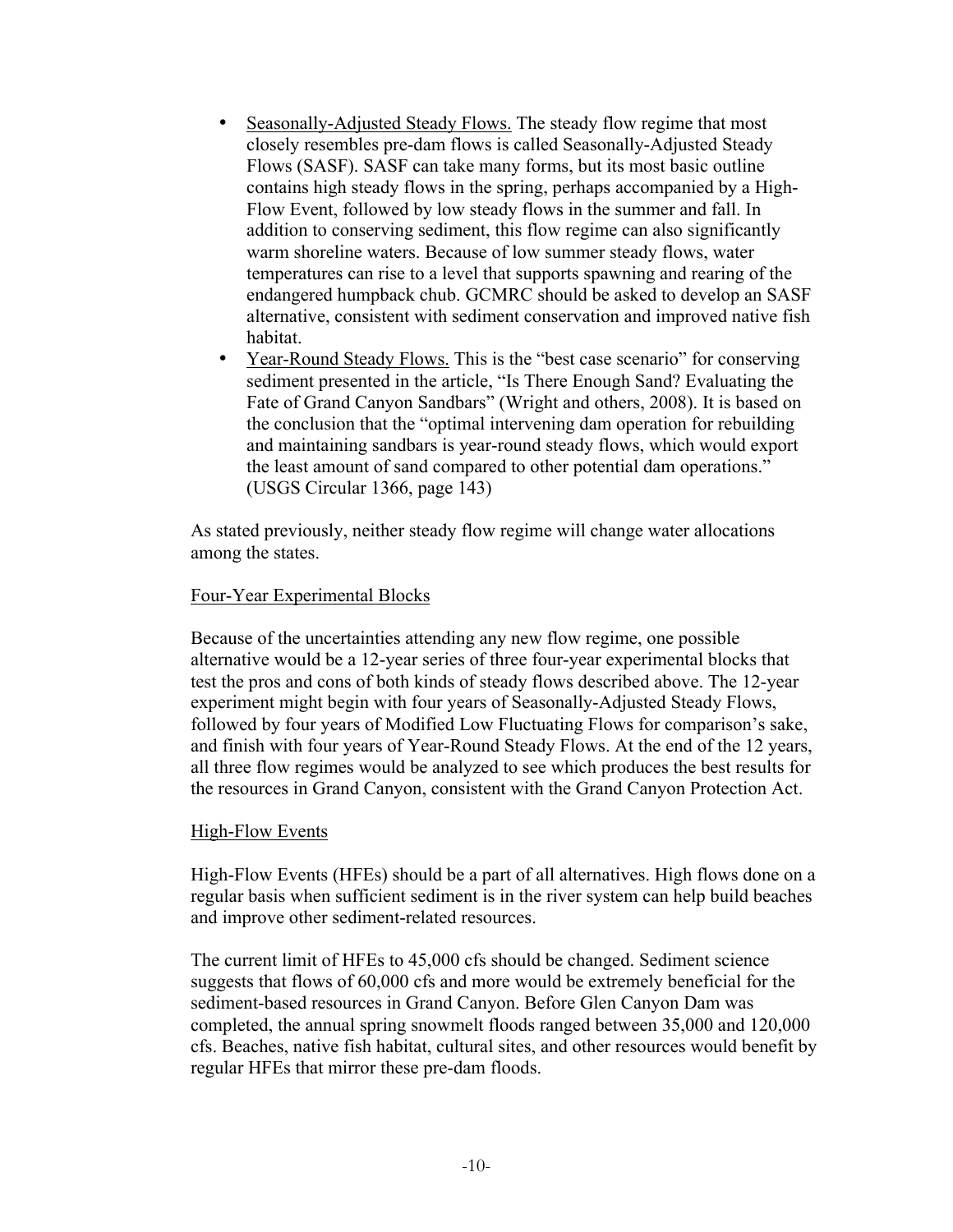## 2007 Shortage Criteria

Modified Low Fluctuating Flows plus equalization flows equals massive destruction of Grand Canyon. Because of the guidelines adopted in the "Colorado River Interim Guidelines for Lower Basin Shortages and the Coordinated Operations of Lake Powell and Lake Mead" (Interim Guidelines), huge equalization flows were released in 2011, transporting a record amount of sediment from Grand Canyon, dramatically eroding beaches and damaging Grand Canyon resources.

The Interim Guidelines as adopted has set back sediment conservation in Grand Canyon several years. Higher flow volumes have a direct effect on sand transport, a fact corroborated in the modeling simulations of sand transport for hypothetical annual release volumes as published in USGS Open File Report 2010-1133, "Evaluation of Water Year 2011 Glen Canyon Dam Flow Release Scenarios on Downstream Sand Storage along the Colorado River in Arizona" (Wright and Grams, 2010).

To remedy this situation, the Interim Guidelines should be amended to include consideration of the requirements of the GCPA. It should also explicitly be acknowledged that when equalization is required, larger flows can and should be released over a two- or three-year period. This longer term of releases would still satisfy the criteria for moving water from Powell to Mead, but would do it in a manner that better protects the resources in Grand Canyon.

## GCMRC Involvement

The Grand Canyon Monitoring and Research Center (GCMRC) was created to fulfill the mandate in the Grand Canyon Protection Act for the "establishment and implementation of a long-term monitoring and research program to ensure that Glen Canyon Dam is operated in a manner that protects the values for which the Grand Canyon National Park and the Glen Canyon National Recreation Area were created."

Over \$100 million has been spent during the last 15 years on Grand Canyon science. The Grand Canyon Monitoring and Research Center has been the science body at the forefront of this substantial multi-year effort. It is important that GCMRC's expertise be drawn on to develop and evaluate LTEMP alternatives that best meet the purpose and need of the EIS. GCMRC should be significantly involved in all aspects of the LTEMP EIS.

# Extirpated Species

A plan to reintroduce extirpated species in Grand Canyon should be a part of all alternatives considered in the LTEMP EIS. These might include: the river otter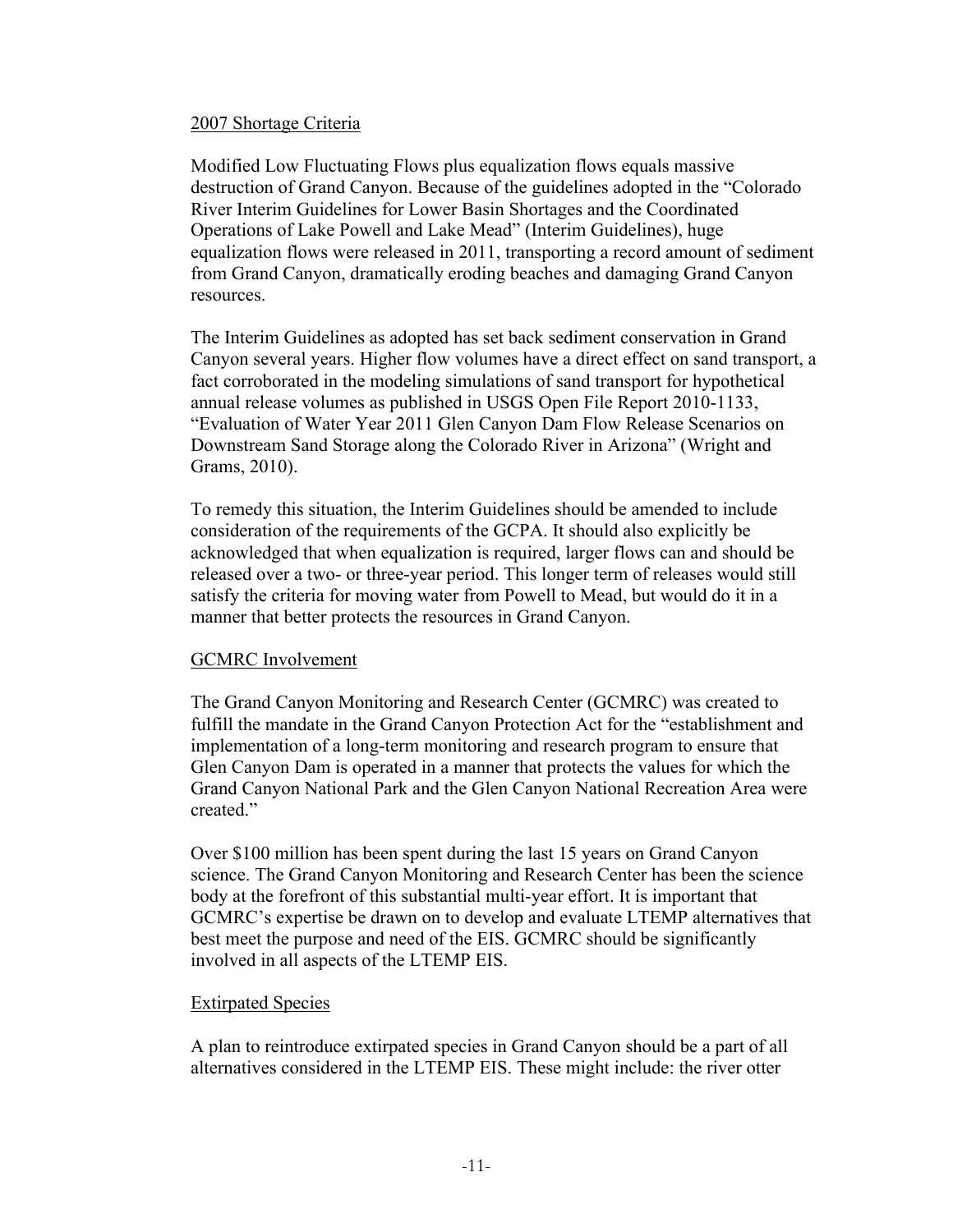(*Lutra canadensis*), razorback sucker (*Xyrauchen texanus*), Colorado pikeminnow (*Ptychocheilus lucius*), and bonytail (*Gila elegans*)).

Reintroducing extirpated species is one of the 12 goals highlighted in the Stategic Plan of the Glen Canyon Dam Adaptive Management Program. It is also a park value supported by the Grand Canyon Protection Act.

## Sediment Augmentation

The EIS should examine options for mechanically introducing additional sediment below the dam, to augment that which is periodically available from tributaries.

## Temperature Control Device

The natural flow cycle of the Colorado River before Glen Canyon Dam was constructed included a seasonal warming trend in the late summer as the water temperature increased to approximately 85 degrees. After the dam was constructed, the temperature of released water became relatively steady at between 45-50 degrees as water was drawn from the deep penstock intakes. Even though the released water warms as it moves downstream, it still does not normally the temperature that allows endangered, warm water fish, such as the humpback chub to reproduce in the mainstem of the Colorado River.

The EIS should actively evaluate the efficacy of implementing a Temperature Control Device that would provide temperature control flexibility and improved water quality. A selective withdrawal structure or other methodology could improve the ability to create productive habitat for endangered fish and also offer more flexibility to respond to changing ecosystem concerns in future years.

As stated in the 1995 Glen Canyon Dam FEIS:

*Increasing mainstem water temperatures by means of selective withdrawal structures installed at Glen Canyon Dam offers the greatest potential for creating new spawning populations of humpback chub and other native fish in Grand Canyon.*

## Stay the Course

It is important that the LTEMP EIS run all the way to a Record of Decision. Several years ago, a surprised public saw the start and stop of a similar EIS process, called the Long-Term Experimental Plan (LTEP) EIS, which never reached a final decision. Politics got in the way of its completion.

Please do not LTEP the LTEMP!